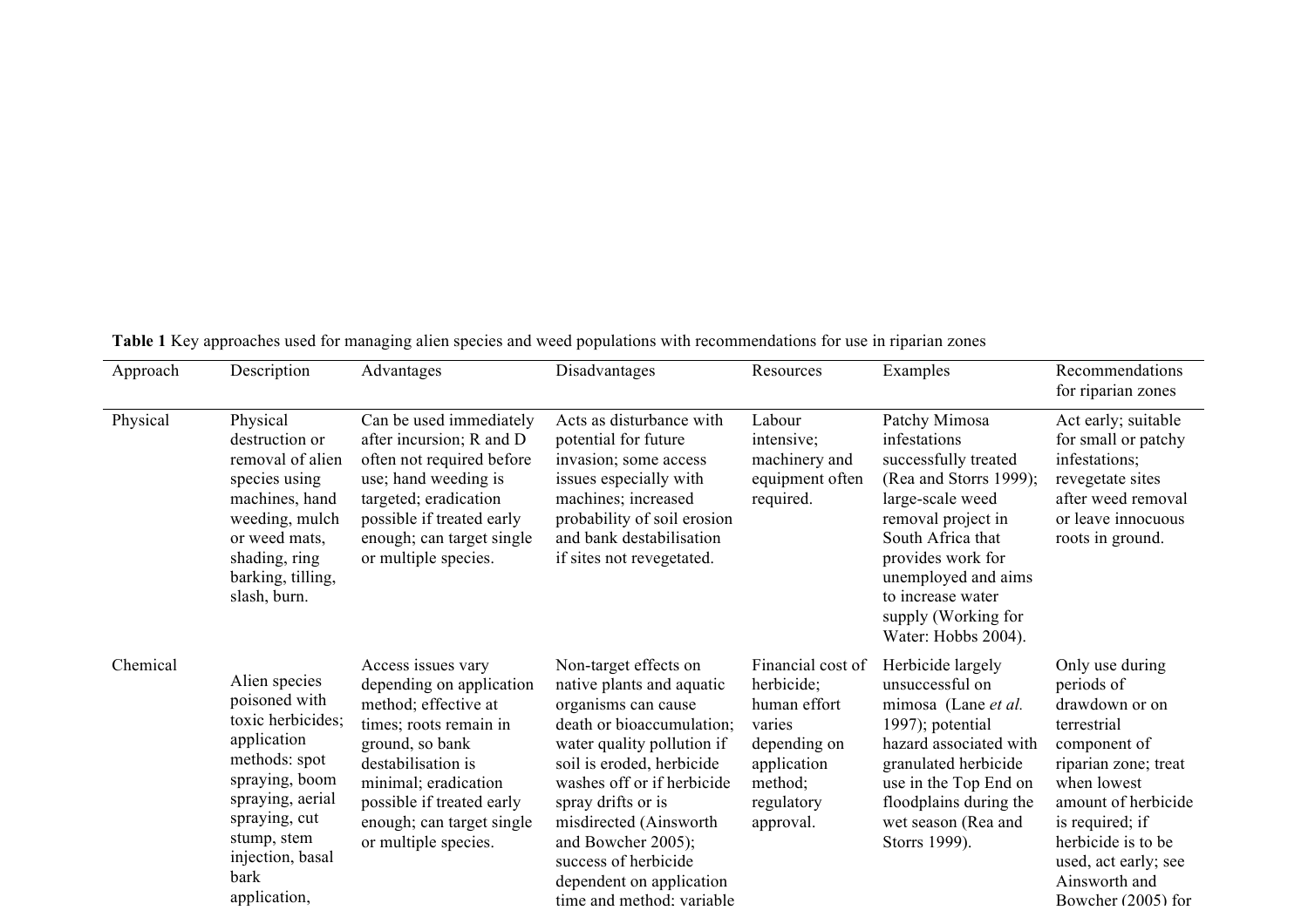|                                     |                                                                                                                                                                                                                                |                                                                                                                                                                                                                                                                                                                                                         | herbicide use in aquatic<br>areas.                                                                                                                                                                                                                                                                                        |                                                                                                                                                                                                             |                                                                                                                                                                                                                                    |                                                                                                                                                                                                                                                      |
|-------------------------------------|--------------------------------------------------------------------------------------------------------------------------------------------------------------------------------------------------------------------------------|---------------------------------------------------------------------------------------------------------------------------------------------------------------------------------------------------------------------------------------------------------------------------------------------------------------------------------------------------------|---------------------------------------------------------------------------------------------------------------------------------------------------------------------------------------------------------------------------------------------------------------------------------------------------------------------------|-------------------------------------------------------------------------------------------------------------------------------------------------------------------------------------------------------------|------------------------------------------------------------------------------------------------------------------------------------------------------------------------------------------------------------------------------------|------------------------------------------------------------------------------------------------------------------------------------------------------------------------------------------------------------------------------------------------------|
| <b>Biological</b><br>control agents | Plant pathogens<br>and herbivores<br>limit density of<br>alien species<br>populations;<br>enemies may be<br>native or alien<br>(often from<br>home range of<br>the invader in<br>question);<br>grazers are<br>usually insects. | Targeted; very effective<br>at times; agents can often<br>access areas inaccessible<br>to humans and machines;<br>gradual reduction in alien<br>species population size;<br>no direct physical<br>disturbance; stringent<br>regulations in place to<br>ensure that agents are<br>species-specific; research<br>and testing is rigorous<br>and thorough. | Long delay between alien<br>species incursion and<br>biocontrol agent release;<br>chance that agent will fail<br>or have non-target effects<br>on native plants; agent<br>may become invasive;<br>agents cannot eradicate<br>alien species, only limit<br>their population density;<br>only targets one alien<br>species. | Research and<br>regulatory<br>approval<br>consumes<br>considerable<br>resources and<br>time; often<br>labour-intensive<br>to release agent;<br>the need for<br>continued<br>releases varies<br>with agents. | Maravalia<br>cryptostegiae rust can<br>cause defoliation and<br>death of Crystostegia<br>grandifolia (Panetta et<br><i>al.</i> 1998);<br>Cyrtobagous salviniae<br>weevil can control<br>Salix spp. (Julien and<br>Griffiths 1998). | Because of great<br>expense and time<br>involved to identify<br>suitable agents, only<br>suitable for the most<br>invasive species;<br>can be effective for<br>keeping populations<br>in check, especially<br>where other<br>methods have<br>failed. |
| <b>Biotic</b><br>resistance         | Increase<br>competition<br>from native<br>vegetation to<br>limit alien<br>species success;<br>enhance<br>resistance and<br>resilience of<br>native<br>vegetation to<br>alien species.                                          | No non-target risks from<br>control method; sites<br>remain vegetated; ensures<br>maintenance of<br>ecosystem functions and<br>processes (e.g. nutrient<br>processing, bank<br>stability).                                                                                                                                                              | Does not eradicate alien<br>species, but reduces<br>colonisation<br>opportunities, and limits<br>dominance and spread;<br>partial success likely,<br>which would lead to<br>coexistence of native and<br>alien species.                                                                                                   | Revegetation<br>may be costly<br>depending on<br>scale and<br>current<br>ecosystem<br>condition, but<br>multiple<br>benefits gained,<br>so direct weed<br>management<br>cost is relatively<br>low.          | Approach advocated<br>by Funk et al. $(2008)$<br>for restoration.                                                                                                                                                                  | Ecosystem-level<br>approach that would<br>have multiple<br>benefits as well as<br>alien species<br>management.                                                                                                                                       |
| Environmental                       | Manage abiotic                                                                                                                                                                                                                 | Widespread control; not                                                                                                                                                                                                                                                                                                                                 | Feasibility of overcoming                                                                                                                                                                                                                                                                                                 | Considerable                                                                                                                                                                                                | Restoration of a pre-                                                                                                                                                                                                              | May not cause an                                                                                                                                                                                                                                     |